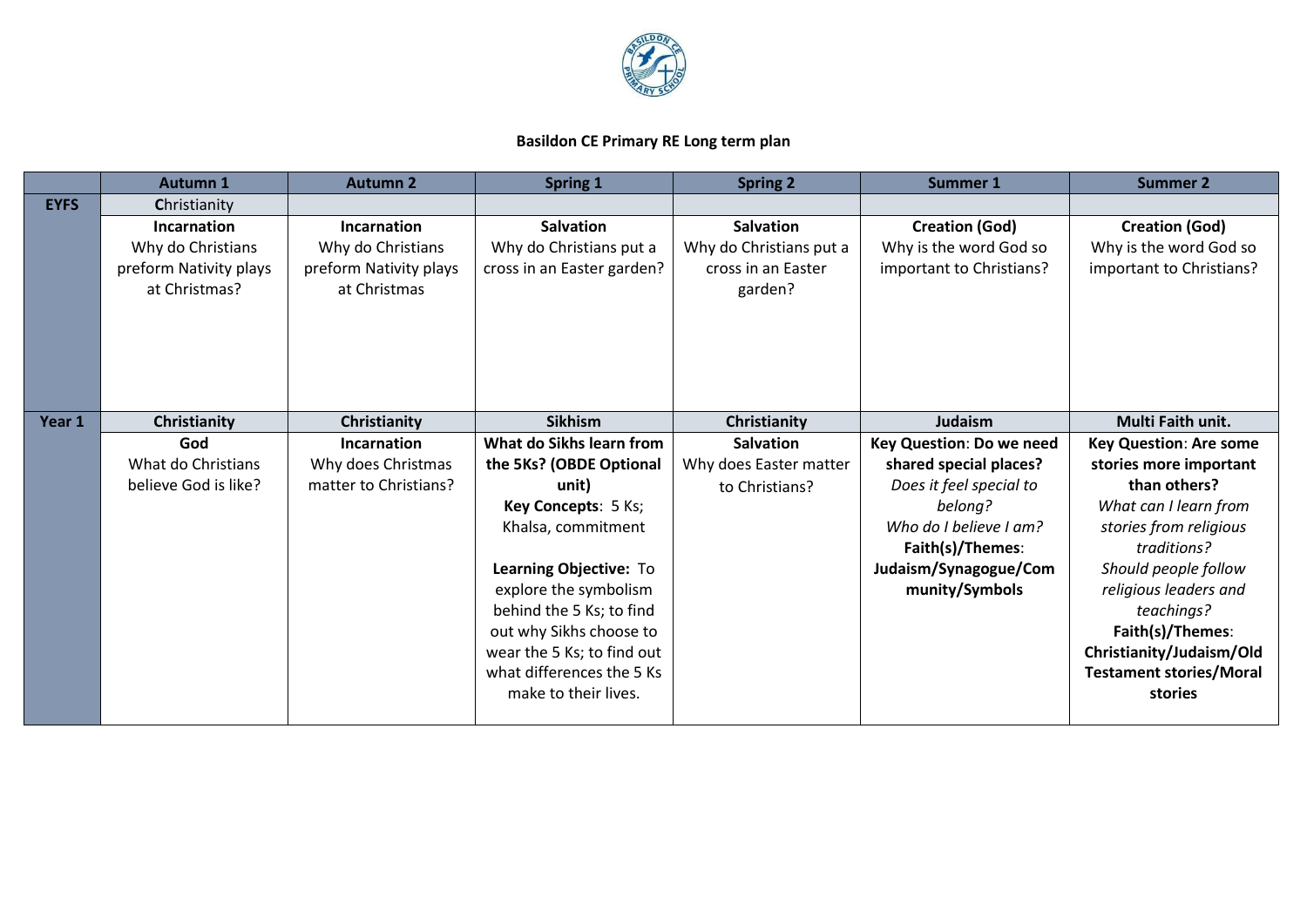

| Year 2            | Christianity             | Christianity             | Judaism                    | Islam                        | Christianity                | <b>Multi Faith unit</b>          |
|-------------------|--------------------------|--------------------------|----------------------------|------------------------------|-----------------------------|----------------------------------|
|                   | <b>Creation</b>          | <b>Incarnation</b>       |                            | <b>What do Muslims learn</b> | Gospel                      | <b>Key Question: Can stories</b> |
|                   | Who made the world?      | Why does Christmas       | Key Question: Is it        | from stories about           | What is the good news that  | change people?                   |
|                   |                          | matter to Christians?    | important to celebrate     | Muhammad?                    | Jesus brings?               | Who do I believe I am?           |
|                   |                          |                          | the New Year?              | Learning Objective: To       |                             | What can I learn from            |
|                   |                          |                          | Are religious celebrations | discover what Muslims        |                             | stories from religious           |
|                   |                          |                          | important to people?       | believe about                |                             | traditions?                      |
|                   |                          |                          | Is God important to        | Muhammad and Allah           |                             | Faith(s)/Themes:                 |
|                   |                          |                          | everyone?                  | from the stories that        |                             | Christianity/Judaism/Old         |
|                   |                          |                          | Faith(s)/Themes:           | they tell; to learn that     |                             | <b>Testament stories</b>         |
|                   |                          |                          | Christianity/Judaism/Ne    | Muslims believe in one       |                             |                                  |
|                   |                          |                          | w Year/Rosh Hashanah       | God, Allah; to make a        |                             |                                  |
|                   |                          |                          |                            | link between the stories     |                             |                                  |
|                   |                          |                          |                            | and way many Muslims         |                             |                                  |
|                   |                          |                          |                            | live.                        |                             |                                  |
| Year <sub>3</sub> | Christianity             | <b>Hinduism</b>          | Christianity               | Christianity                 | Judaism                     | <b>Multi Faith unit</b>          |
|                   | <b>Creation and Fall</b> | Key Question: Is light a | Gospel                     | <b>Salvation</b>             | <b>Key Question: Is a</b>   | <b>Key Question: Can made-</b>   |
|                   | What do Christians       | good symbol for          | What kind of world did     | Why do Christians call       | Jewish child free to        | up stories tell the truth?       |
|                   | learn from the Creation  | celebration?             | Jesus want?                | the day Jesus died as        | choose how to live?         | Do sacred texts have to be       |
|                   | story?                   | Is religion the most     |                            | 'Good Friday'?               | Does living out parents'    | true to help people              |
|                   |                          | important thing in       |                            |                              | religious beliefs/tradition | understand their religion?       |
|                   |                          | everyone's life?         |                            |                              | take away someone's         | Do all religious beliefs         |
|                   |                          | Can the arts help        |                            |                              | freedom or add to their     | influence people to behave       |
|                   |                          | communicate religious    |                            |                              |                             | well towards others?             |
|                   |                          | belief?                  |                            |                              | sense of identity?          | Faith(s)/Themes:                 |
|                   |                          | Faith(s)/Themes:         |                            |                              | Does participating in       | Truth/Parable/Fable/Myth         |
|                   |                          | Light/Belief/Advent/Di   |                            |                              | worship help people feel    |                                  |
|                   |                          | wali/Chanukah            |                            |                              | closer to God or their      |                                  |
|                   |                          |                          |                            |                              | faith community?            |                                  |
|                   |                          |                          |                            |                              | Faith(s)/Themes:            |                                  |
|                   |                          |                          |                            |                              | Judaism/Commandment         |                                  |
|                   |                          |                          |                            |                              | s/Halakah                   |                                  |
|                   |                          |                          |                            |                              |                             |                                  |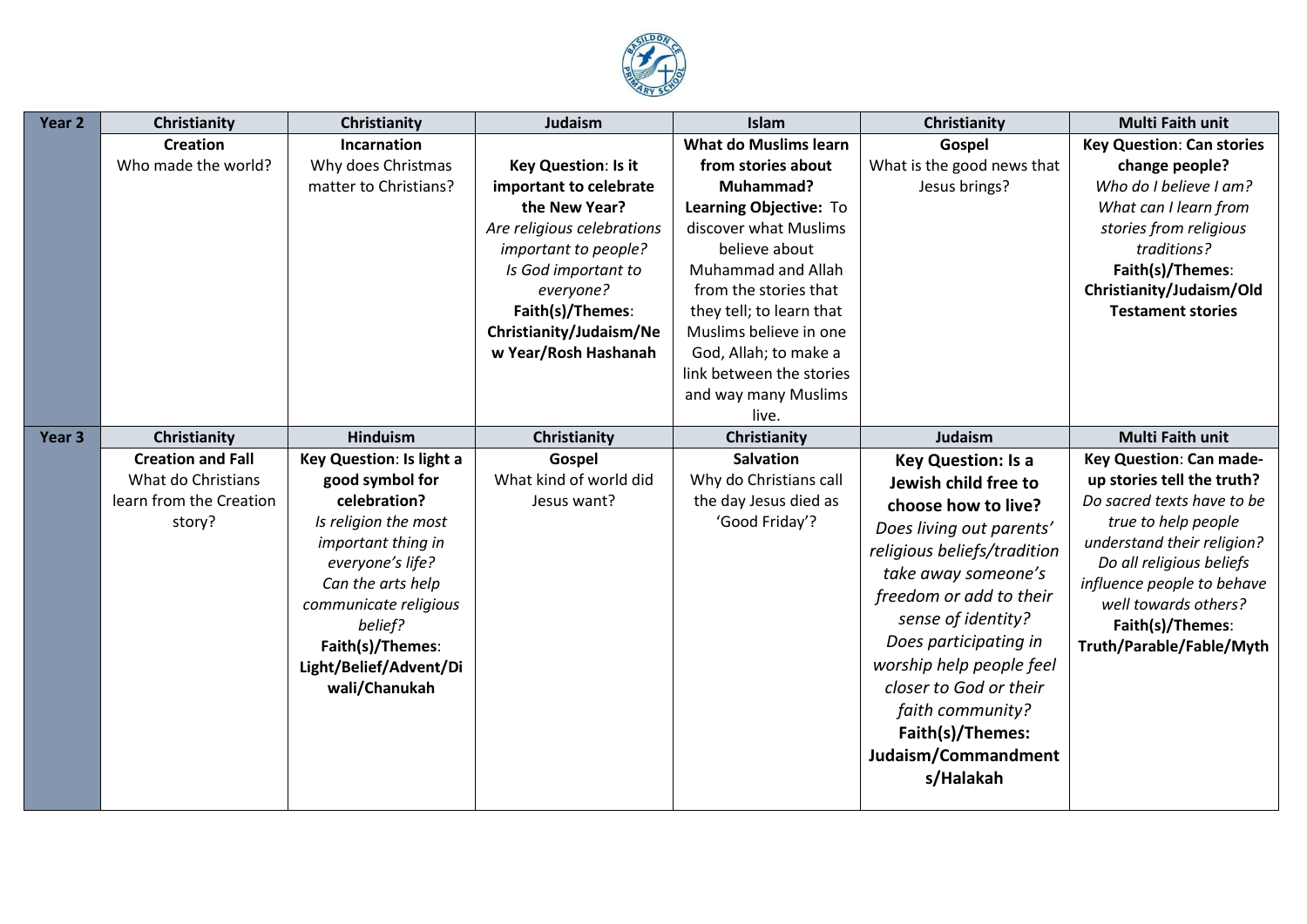

| Year 4 | Christianity              | Christianity          | <b>Hinduism</b>                | <b>Hinduism</b>                | Christianity                  | <b>Multi Faith unit</b>          |
|--------|---------------------------|-----------------------|--------------------------------|--------------------------------|-------------------------------|----------------------------------|
|        | <b>People of God</b>      | Incarnation           | <b>Key Question: Do Murtis</b> | <b>Key Question: Is a holy</b> | <b>Kingdom of God</b>         | <b>Key Question: Does prayer</b> |
|        | What is it like to follow | What is the Trinity?  | help Hindus understand         | journey necessary for          | When Jesus left, what was     | change things?                   |
|        | God?                      |                       | God?                           | believers?                     | the impact of the             | Do religious people lead         |
|        |                           |                       | Can the arts help              | Is religion the most           | Pentecost?                    | better lives?                    |
|        |                           |                       | communicate religious          | important influence and        |                               | Is it possible to hold           |
|        |                           |                       | beliefs?                       | inspiration in everyone's      |                               | religious beliefs without        |
|        |                           |                       | Is religion the most           | life?                          |                               | trying to make the word a        |
|        |                           |                       | important influence and        | Does participating in          |                               | better place?                    |
|        |                           |                       | inspiration in everyone's      | worship help people feel       |                               | Faith(s)/Themes: Prayer          |
|        |                           |                       | life?                          | closer to God or their         |                               | (sin/salvation/miracle)          |
|        |                           |                       | Faith(s)/Themes:               | faith community?               |                               |                                  |
|        |                           |                       | God/Brahman/Trimurti/          | Faith(s)/Themes:               |                               |                                  |
|        |                           |                       | <b>Murtis/Avatars</b>          | Hindu/Christianity/Pilgr       |                               |                                  |
|        |                           |                       |                                | image/Worship                  |                               |                                  |
| Year 5 | Christianity              | Christianity          | Christianity                   | <b>Sikhism</b>                 | <b>Sikhism</b>                | <b>Multi Faith unit</b>          |
|        | <b>Creation</b>           | <b>People of God</b>  | <b>Salvation (Y5)</b>          | <b>Key Question: Do Sikhs</b>  | Unit 3 Spring 1               | What's best for our world?       |
|        | Creation and science:     | How can following God | What did Jesus do to save      | need the Guru Granth           | <b>Key Question: Does the</b> | Does religion help people        |
|        | conflicting or            | bring freedom and     | human beings?                  | Sahib?                         | community of                  | decide?                          |
|        | complementary?            | justice?              |                                | Do Sacred texts have to        | the Gurdwara help Sikhs       | How do religious leaders         |
|        |                           |                       |                                | be true to help people         | lead better lives?            | and sacred texts contribute      |
|        |                           |                       |                                | understand their               | Is religion the most          | to believers' understanding      |
|        |                           |                       |                                | religion?                      | important influence and       | of their faith? To what          |
|        |                           |                       |                                | Does participating in          | inspiration in everyone's     | extent do religious beliefs      |
|        |                           |                       |                                | worship help people feel       | life?                         | influence and encourage          |
|        |                           |                       |                                | closer to God or their         | Does participating in         | 'good' behaviour? What           |
|        |                           |                       |                                | faith community?               | worship help people feel      | difference might it make to      |
|        |                           |                       |                                | Faith(s)/Themes:               | closer to God or to their     | believe in God as Creator?       |
|        |                           |                       |                                | <b>Sacred text/Gurus</b>       | faith community?              | <b>Outcomes:</b> A, B, C & D     |
|        |                           |                       |                                |                                | Faith(s)/Themes:              |                                  |
|        |                           |                       |                                |                                | <b>Gurdwara/Community</b>     |                                  |